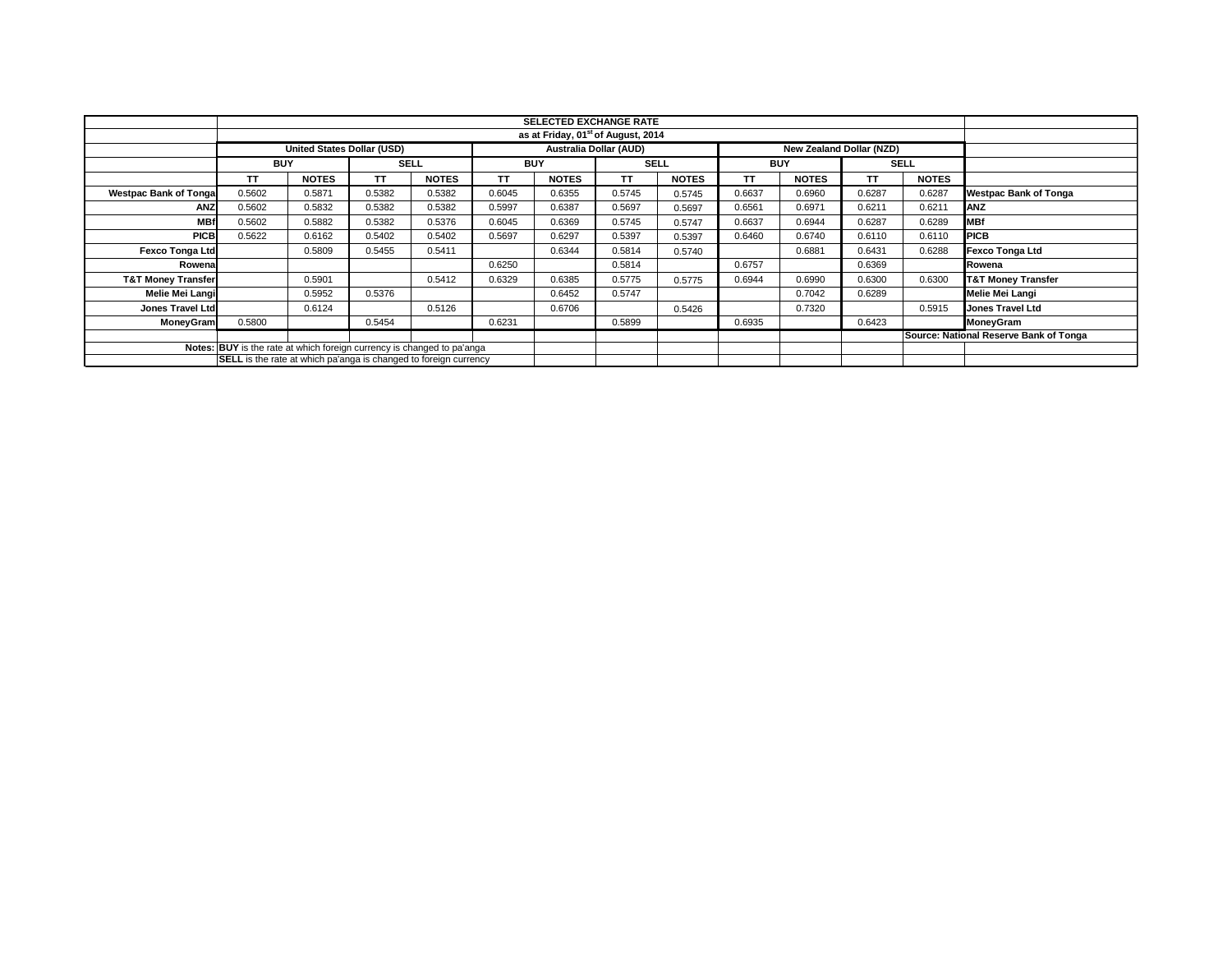|                                                                                 |                                                                         | United States Dollar (USD) |             |              |            |              | <b>Australia Dollar (AUD)</b> |              |            | New Zealand Dollar (NZD) |             |              |                                        |
|---------------------------------------------------------------------------------|-------------------------------------------------------------------------|----------------------------|-------------|--------------|------------|--------------|-------------------------------|--------------|------------|--------------------------|-------------|--------------|----------------------------------------|
|                                                                                 | <b>BUY</b>                                                              |                            | <b>SELL</b> |              | <b>BUY</b> |              | <b>SELL</b>                   |              | <b>BUY</b> |                          | <b>SELL</b> |              |                                        |
|                                                                                 | ΤT                                                                      | <b>NOTES</b>               | TΤ          | <b>NOTES</b> | TΤ         | <b>NOTES</b> | TΤ                            | <b>NOTES</b> | TΤ         | <b>NOTES</b>             | тτ          | <b>NOTES</b> |                                        |
| <b>Westpac Bank of Tongal</b>                                                   | 0.5597                                                                  | 0.5866                     | 0.5377      | 0.5377       | 0.6053     | 0.6363       | 0.5753                        | 0.5753       | 0.6644     | 0.6967                   | 0.6294      | 0.6294       | <b>Westpac Bank of Tonga</b>           |
| <b>ANZ</b>                                                                      | 0.5597                                                                  | 0.5827                     | 0.5377      | 0.5377       | 0.6001     | 0.6391       | 0.5701                        | 0.5701       | 0.6566     | 0.6976                   | 0.6216      | 0.6216       | <b>ANZ</b>                             |
| <b>MBf</b>                                                                      | 0.5597                                                                  | 0.5882                     | 0.5377      | 0.5376       | 0.6053     | 0.6369       | 0.5753                        | 0.5747       | 0.6644     | 0.6944                   | 0.6294      | 0.6289       | <b>MBf</b>                             |
| <b>PICB</b>                                                                     | 0.5617                                                                  | 0.6157                     | 0.5397      | 0.5397       | 0.5979     | 0.6279       | 0.5679                        | 0.5679       | 0.6647     | 0.6927                   | 0.6297      | 0.6297       | <b>PICB</b>                            |
| Fexco Tonga Ltd                                                                 |                                                                         | 0.5804                     | 0.5446      | 0.5406       |            | 0.6348       | 0.5822                        | 0.5744       |            | 0.6886                   | 0.6432      | 0.6293       | <b>Fexco Tonga Ltd</b>                 |
| Rowena                                                                          |                                                                         |                            |             |              | 0.6250     |              | 0.5882                        |              | 0.6757     |                          | 0.6410      |              | Rowena                                 |
| <b>T&amp;T Money Transfer</b>                                                   |                                                                         | 0.5896                     |             | 0.5407       | 0.6329     | 0.6393       | 0.5783                        | 0.5783       | 0.6944     | 0.6997                   | 0.6304      | 0.6304       | <b>T&amp;T Money Transfer</b>          |
| Melie Mei Langi                                                                 |                                                                         | 0.5952                     | 0.5376      |              |            | 0.6452       | 0.5747                        |              |            | 0.7042                   | 0.6289      |              | Melie Mei Langi                        |
| Jones Travel Ltd                                                                |                                                                         | 0.6118                     |             | 0.5121       |            | 0.6711       |                               | 0.5430       |            | 0.7325                   |             | 0.5920       | <b>Jones Travel Ltd</b>                |
|                                                                                 |                                                                         |                            |             |              |            |              |                               |              |            |                          |             |              | Source: National Reserve Bank of Tonga |
| <b>VBHJKKMN BUY</b> is the rate at which foreign currency is changed to pa'anga |                                                                         |                            |             |              |            |              |                               |              |            |                          |             |              |                                        |
|                                                                                 | <b>SELL</b> is the rate at which pa'anga is changed to foreign currency |                            |             |              |            |              |                               |              |            |                          |             |              |                                        |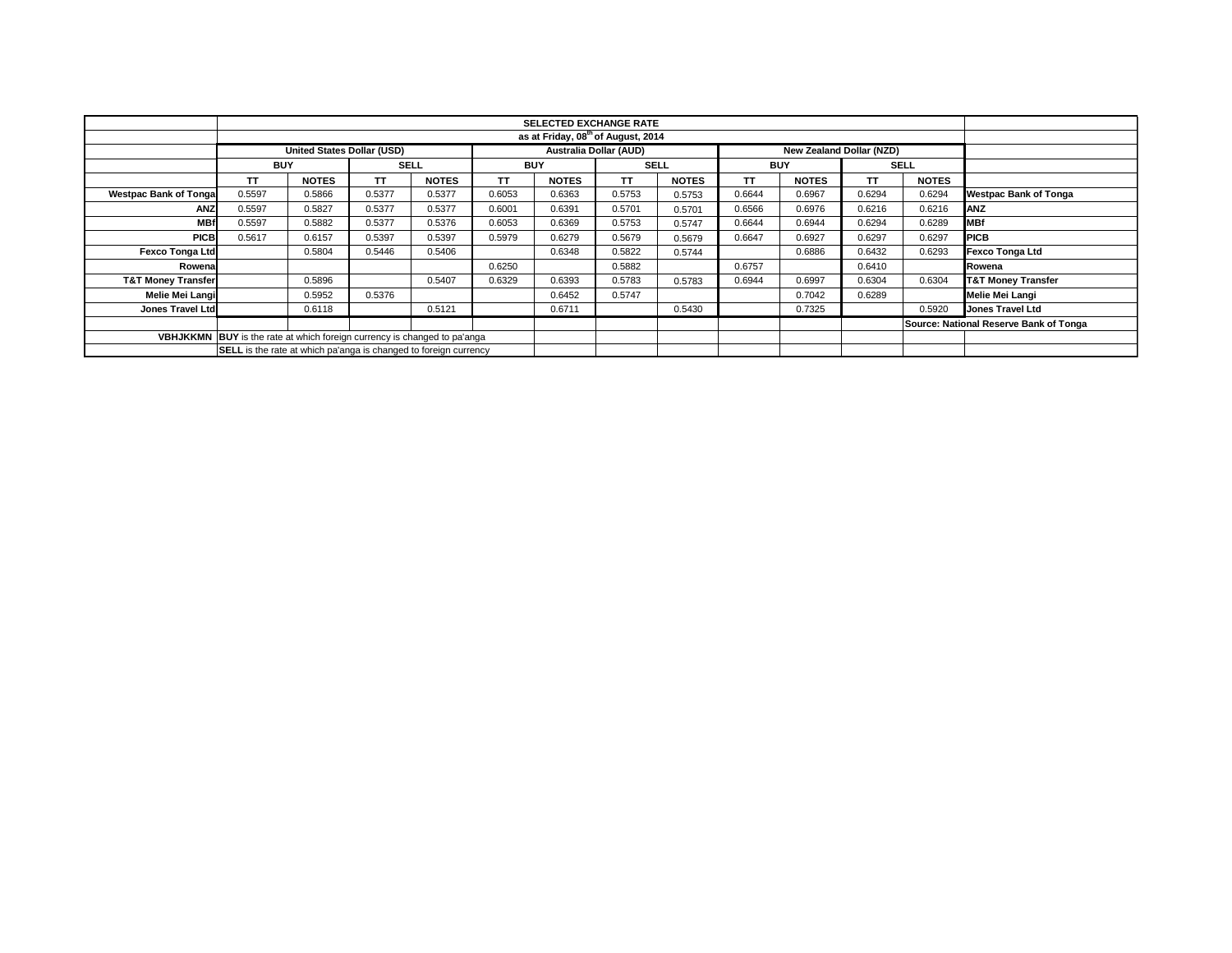|                               |                                                                         |              |             |              |            | <b>SELECTED EXCHANGE RATE</b>                  |             |              |            |                                        |             |              |                               |
|-------------------------------|-------------------------------------------------------------------------|--------------|-------------|--------------|------------|------------------------------------------------|-------------|--------------|------------|----------------------------------------|-------------|--------------|-------------------------------|
|                               |                                                                         |              |             |              |            | as at Friday, 15 <sup>th</sup> of August, 2014 |             |              |            |                                        |             |              |                               |
|                               | United States Dollar (USD)                                              |              |             |              |            | <b>Australia Dollar (AUD)</b>                  |             |              |            | New Zealand Dollar (NZD)               |             |              |                               |
|                               | <b>BUY</b>                                                              |              | <b>SELL</b> |              | <b>BUY</b> |                                                | <b>SELL</b> |              | <b>BUY</b> |                                        | <b>SELL</b> |              |                               |
|                               | TΤ                                                                      | <b>NOTES</b> | <b>TT</b>   | <b>NOTES</b> | TΤ         | <b>NOTES</b>                                   | TΤ          | <b>NOTES</b> | TΤ         | <b>NOTES</b>                           | TΤ          | <b>NOTES</b> |                               |
| <b>Westpac Bank of Tongal</b> | 0.5596                                                                  | 0.5865       | 0.5376      | 0.5376       | 0.6025     | 0.6335                                         | 0.5725      | 0.5725       | 0.6634     | 0.6957                                 | 0.6284      | 0.6284       | <b>Westpac Bank of Tonga</b>  |
| ANZ                           | 0.5596                                                                  | 0.5826       | 0.5376      | 0.5376       | 0.5972     | 0.6362                                         | 0.5672      | 0.5672       | 0.6555     | 0.6965                                 | 0.6205      | 0.6205       | <b>ANZ</b>                    |
| <b>MBf</b>                    | 0.5596                                                                  | 0.5848       | 0.5376      | 0.5376       | 0.6025     | 0.6329                                         | 0.5725      | 0.5714       | 0.6634     | 0.6944                                 | 0.6284      | 0.6289       | <b>MBf</b>                    |
| <b>PICB</b>                   | 0.5616                                                                  | 0.6156       | 0.5396      | 0.5396       | 0.6005     | 0.6305                                         | 0.5705      | 0.5705       | 0.6656     | 0.6936                                 | 0.6306      | 0.6306       | <b>PICB</b>                   |
| <b>Fexco Tonga Ltd</b>        |                                                                         | 0.5803       | 0.5439      | 0.5405       |            | 0.6318                                         | 0.5784      | 0.5716       |            | 0.6875                                 | 0.6405      | 0.6282       | Fexco Tonga Ltd               |
| Rowena                        |                                                                         |              |             |              | 0.6098     |                                                | 0.5848      |              | 0.6711     |                                        | 0.6410      |              | Rowena                        |
| <b>T&amp;T Money Transfer</b> |                                                                         | 0.5895       |             | 0.5406       | 0.6329     | 0.6365                                         | 0.5755      | 0.5755       | 0.6897     | 0.6987                                 | 0.6314      | 0.6314       | <b>T&amp;T Money Transfer</b> |
| Melie Mei Langi               |                                                                         | 0.5917       | 0.5376      |              |            | 0.6410                                         | 0.5714      |              |            | 0.7042                                 | 0.6289      |              | <b>Melie Mei Langi</b>        |
| <b>Jones Travel Ltd</b>       |                                                                         | 0.6117       |             | 0.5120       |            | 0.6680                                         |             | 0.5402       |            | 0.7313                                 |             | 0.5910       | <b>Jones Travel Ltd</b>       |
| MoneyGram                     | 0.5761                                                                  |              | 0.5417      |              | 0.6176     |                                                | 0.5846      |              | 0.6884     |                                        | 0.6375      |              | <b>MoneyGram</b>              |
|                               |                                                                         |              |             |              |            |                                                |             |              |            | Source: National Reserve Bank of Tonga |             |              |                               |
|                               | Notes: BUY is the rate at which foreign currency is changed to pa'ange  |              |             |              |            |                                                |             |              |            |                                        |             |              |                               |
|                               | <b>SELL</b> is the rate at which pa'anga is changed to foreign currency |              |             |              |            |                                                |             |              |            |                                        |             |              |                               |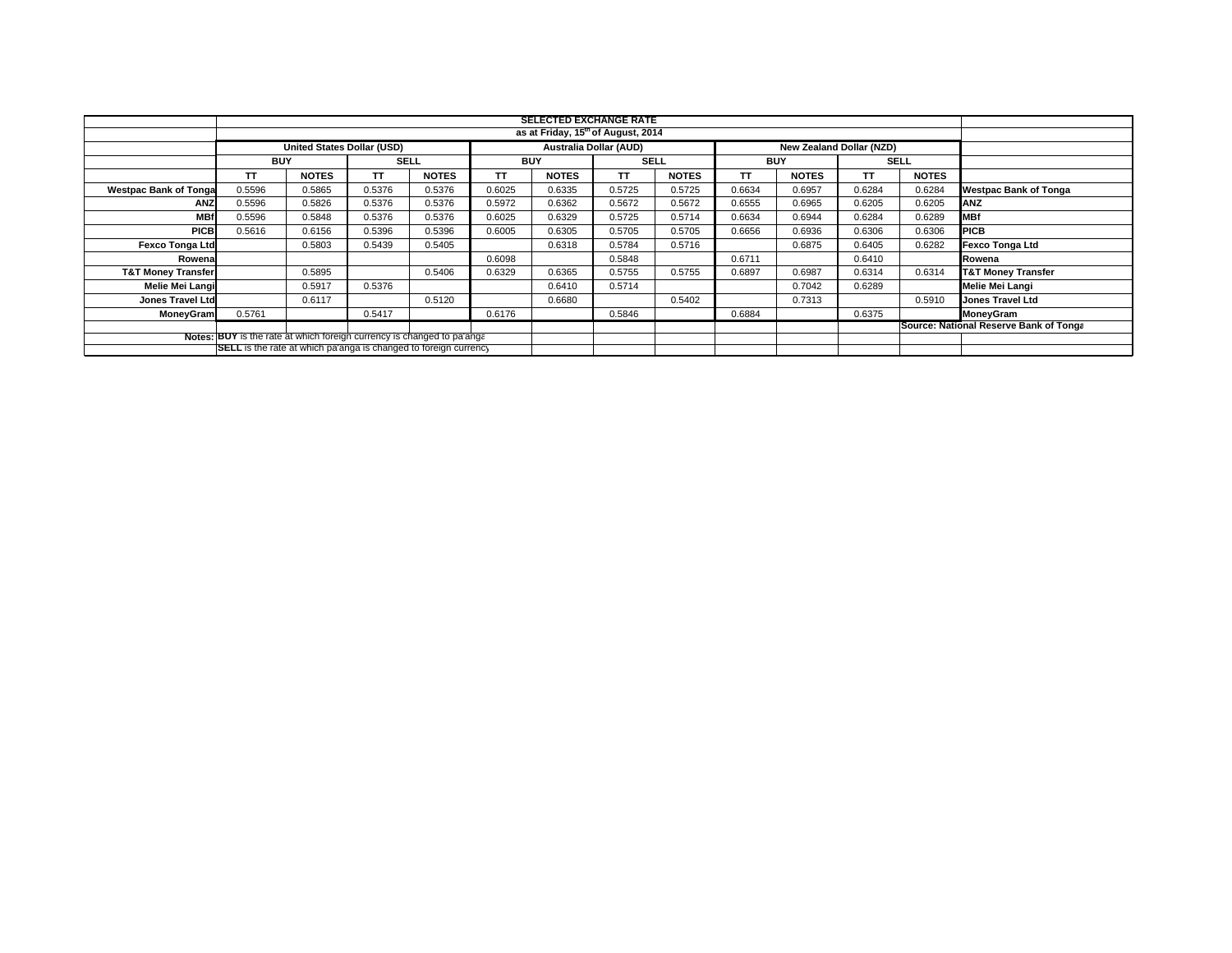|                               |                                                                         | <b>SELECTED EXCHANGE RATE</b><br>as at Friday, 22 <sup>nd</sup> of August, 2014<br>Australia Dollar (AUD)<br>United States Dollar (USD)<br>New Zealand Dollar (NZD)<br><b>BUY</b><br><b>BUY</b><br><b>SELL</b><br><b>SELL</b><br><b>BUY</b><br><b>SELL</b><br><b>NOTES</b><br>TΤ<br>TΤ<br><b>NOTES</b><br>TΤ<br><b>NOTES</b><br>TΤ<br><b>NOTES</b><br>TΤ<br><b>NOTES</b><br><b>NOTES</b><br>TΤ<br>0.5574<br>0.5354<br>0.6011<br>0.6321<br>0.5711<br>0.6997<br>0.6324<br>0.6324<br><b>Westpac Bank of Tonga</b><br>0.5843<br>0.5354<br>0.5711<br>0.6674<br>0.5354<br>0.5962<br>0.6352<br>0.5662<br>0.6597<br>0.7007<br>0.6247<br>0.6247<br><b>ANZ</b><br>0.5574<br>0.5804<br>0.5662<br>0.5354<br><b>MBf</b><br>0.6329<br>0.6993<br>0.6329<br>0.5574<br>0.5848<br>0.5348<br>0.6011<br>0.5711<br>0.6674<br>0.6324<br>0.5354<br>0.5714<br><b>PICB</b><br>0.6273<br>0.5594<br>0.5374<br>0.5973<br>0.5673<br>0.5673<br>0.5793<br>0.6073<br>0.5443<br>0.5443<br>0.6134<br>0.5374<br>Fexco Tonga Ltd<br>0.5384<br>0.6307<br>0.5773<br>0.5707<br>0.6919<br>0.6322<br>0.5780<br>0.5419<br>0.6448<br>0.6173<br>0.6757<br>0.5814<br>0.6452<br>Rowena<br>0.6329<br>0.6944<br>0.7027<br>0.5873<br>0.5384<br>0.6351<br>0.5741<br>0.5741<br>0.6354<br>0.6354<br><b>T&amp;T Money Transfer</b><br>0.5917<br>0.7092<br>0.6329<br>Melie Mei Langi<br>0.5348<br>0.6410<br>0.5714<br>0.5099<br>0.5392<br>0.7357<br>0.5950<br><b>Jones Travel Ltd</b><br>0.6094<br>0.6670<br>0.5853<br>0.6302<br>0.5966<br>0.7095<br>0.6571<br>0.5504<br>MoneyGram |  |  |  |  |  |  |  |  |                                        |
|-------------------------------|-------------------------------------------------------------------------|------------------------------------------------------------------------------------------------------------------------------------------------------------------------------------------------------------------------------------------------------------------------------------------------------------------------------------------------------------------------------------------------------------------------------------------------------------------------------------------------------------------------------------------------------------------------------------------------------------------------------------------------------------------------------------------------------------------------------------------------------------------------------------------------------------------------------------------------------------------------------------------------------------------------------------------------------------------------------------------------------------------------------------------------------------------------------------------------------------------------------------------------------------------------------------------------------------------------------------------------------------------------------------------------------------------------------------------------------------------------------------------------------------------------------------------------------------------------------------------------------------------------------|--|--|--|--|--|--|--|--|----------------------------------------|
|                               |                                                                         |                                                                                                                                                                                                                                                                                                                                                                                                                                                                                                                                                                                                                                                                                                                                                                                                                                                                                                                                                                                                                                                                                                                                                                                                                                                                                                                                                                                                                                                                                                                              |  |  |  |  |  |  |  |  |                                        |
|                               |                                                                         |                                                                                                                                                                                                                                                                                                                                                                                                                                                                                                                                                                                                                                                                                                                                                                                                                                                                                                                                                                                                                                                                                                                                                                                                                                                                                                                                                                                                                                                                                                                              |  |  |  |  |  |  |  |  |                                        |
|                               |                                                                         |                                                                                                                                                                                                                                                                                                                                                                                                                                                                                                                                                                                                                                                                                                                                                                                                                                                                                                                                                                                                                                                                                                                                                                                                                                                                                                                                                                                                                                                                                                                              |  |  |  |  |  |  |  |  |                                        |
|                               |                                                                         |                                                                                                                                                                                                                                                                                                                                                                                                                                                                                                                                                                                                                                                                                                                                                                                                                                                                                                                                                                                                                                                                                                                                                                                                                                                                                                                                                                                                                                                                                                                              |  |  |  |  |  |  |  |  |                                        |
| <b>Westpac Bank of Tonga</b>  |                                                                         |                                                                                                                                                                                                                                                                                                                                                                                                                                                                                                                                                                                                                                                                                                                                                                                                                                                                                                                                                                                                                                                                                                                                                                                                                                                                                                                                                                                                                                                                                                                              |  |  |  |  |  |  |  |  |                                        |
| ANZ                           |                                                                         |                                                                                                                                                                                                                                                                                                                                                                                                                                                                                                                                                                                                                                                                                                                                                                                                                                                                                                                                                                                                                                                                                                                                                                                                                                                                                                                                                                                                                                                                                                                              |  |  |  |  |  |  |  |  |                                        |
| <b>MBf</b>                    |                                                                         |                                                                                                                                                                                                                                                                                                                                                                                                                                                                                                                                                                                                                                                                                                                                                                                                                                                                                                                                                                                                                                                                                                                                                                                                                                                                                                                                                                                                                                                                                                                              |  |  |  |  |  |  |  |  |                                        |
| <b>PICB</b>                   |                                                                         |                                                                                                                                                                                                                                                                                                                                                                                                                                                                                                                                                                                                                                                                                                                                                                                                                                                                                                                                                                                                                                                                                                                                                                                                                                                                                                                                                                                                                                                                                                                              |  |  |  |  |  |  |  |  |                                        |
| <b>Fexco Tonga Ltd</b>        |                                                                         |                                                                                                                                                                                                                                                                                                                                                                                                                                                                                                                                                                                                                                                                                                                                                                                                                                                                                                                                                                                                                                                                                                                                                                                                                                                                                                                                                                                                                                                                                                                              |  |  |  |  |  |  |  |  |                                        |
| Rowena                        |                                                                         |                                                                                                                                                                                                                                                                                                                                                                                                                                                                                                                                                                                                                                                                                                                                                                                                                                                                                                                                                                                                                                                                                                                                                                                                                                                                                                                                                                                                                                                                                                                              |  |  |  |  |  |  |  |  |                                        |
| <b>T&amp;T Money Transfer</b> |                                                                         |                                                                                                                                                                                                                                                                                                                                                                                                                                                                                                                                                                                                                                                                                                                                                                                                                                                                                                                                                                                                                                                                                                                                                                                                                                                                                                                                                                                                                                                                                                                              |  |  |  |  |  |  |  |  |                                        |
| Melie Mei Langi               |                                                                         |                                                                                                                                                                                                                                                                                                                                                                                                                                                                                                                                                                                                                                                                                                                                                                                                                                                                                                                                                                                                                                                                                                                                                                                                                                                                                                                                                                                                                                                                                                                              |  |  |  |  |  |  |  |  |                                        |
| <b>Jones Travel Ltd</b>       |                                                                         |                                                                                                                                                                                                                                                                                                                                                                                                                                                                                                                                                                                                                                                                                                                                                                                                                                                                                                                                                                                                                                                                                                                                                                                                                                                                                                                                                                                                                                                                                                                              |  |  |  |  |  |  |  |  |                                        |
| MoneyGram                     |                                                                         |                                                                                                                                                                                                                                                                                                                                                                                                                                                                                                                                                                                                                                                                                                                                                                                                                                                                                                                                                                                                                                                                                                                                                                                                                                                                                                                                                                                                                                                                                                                              |  |  |  |  |  |  |  |  |                                        |
|                               |                                                                         |                                                                                                                                                                                                                                                                                                                                                                                                                                                                                                                                                                                                                                                                                                                                                                                                                                                                                                                                                                                                                                                                                                                                                                                                                                                                                                                                                                                                                                                                                                                              |  |  |  |  |  |  |  |  | Source: National Reserve Bank of Tonga |
|                               | Notes: BUY is the rate at which foreign currency is changed to pa'ange  |                                                                                                                                                                                                                                                                                                                                                                                                                                                                                                                                                                                                                                                                                                                                                                                                                                                                                                                                                                                                                                                                                                                                                                                                                                                                                                                                                                                                                                                                                                                              |  |  |  |  |  |  |  |  |                                        |
|                               | <b>SELL</b> is the rate at which pa'anga is changed to foreign currency |                                                                                                                                                                                                                                                                                                                                                                                                                                                                                                                                                                                                                                                                                                                                                                                                                                                                                                                                                                                                                                                                                                                                                                                                                                                                                                                                                                                                                                                                                                                              |  |  |  |  |  |  |  |  |                                        |